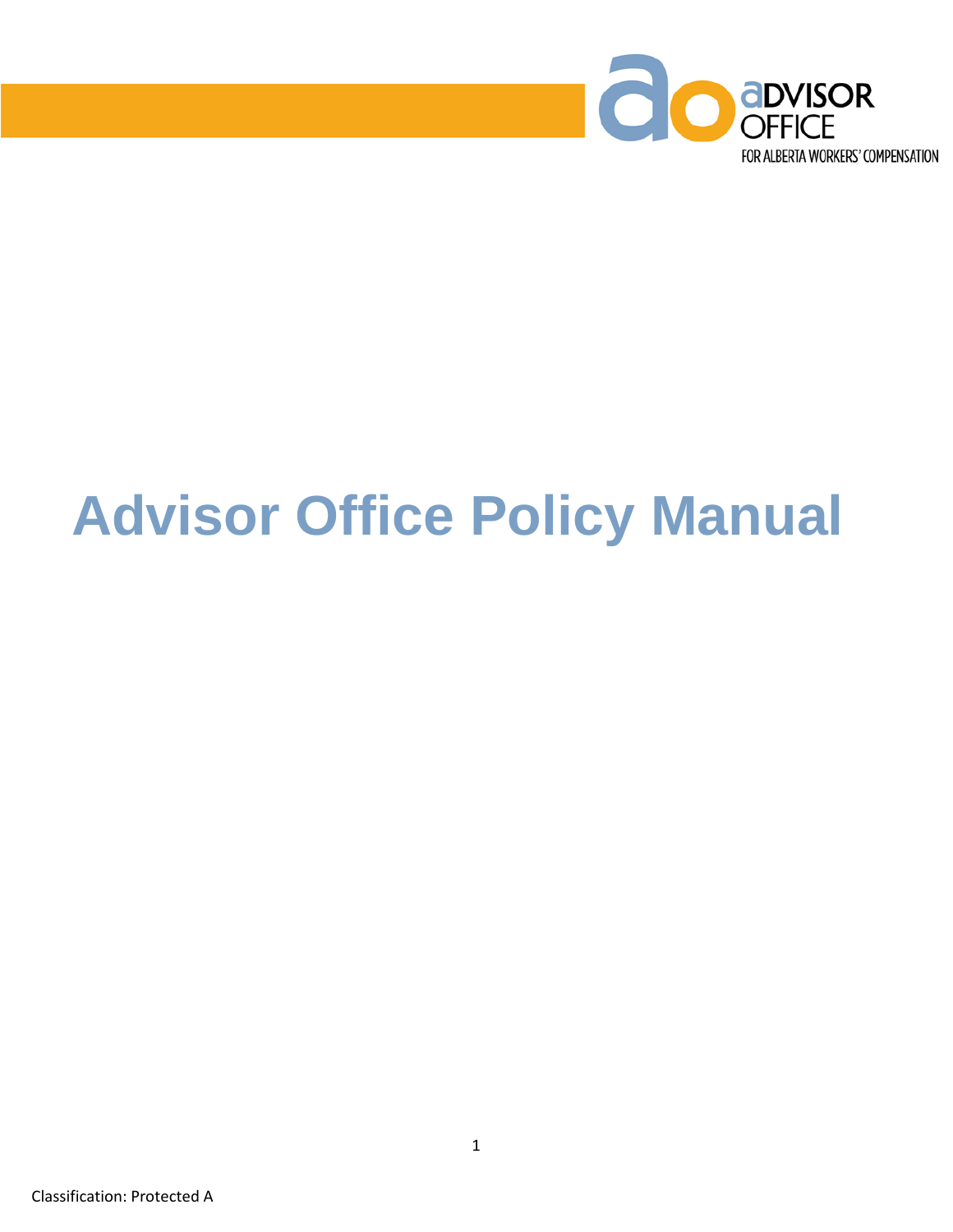# **Table of Contents**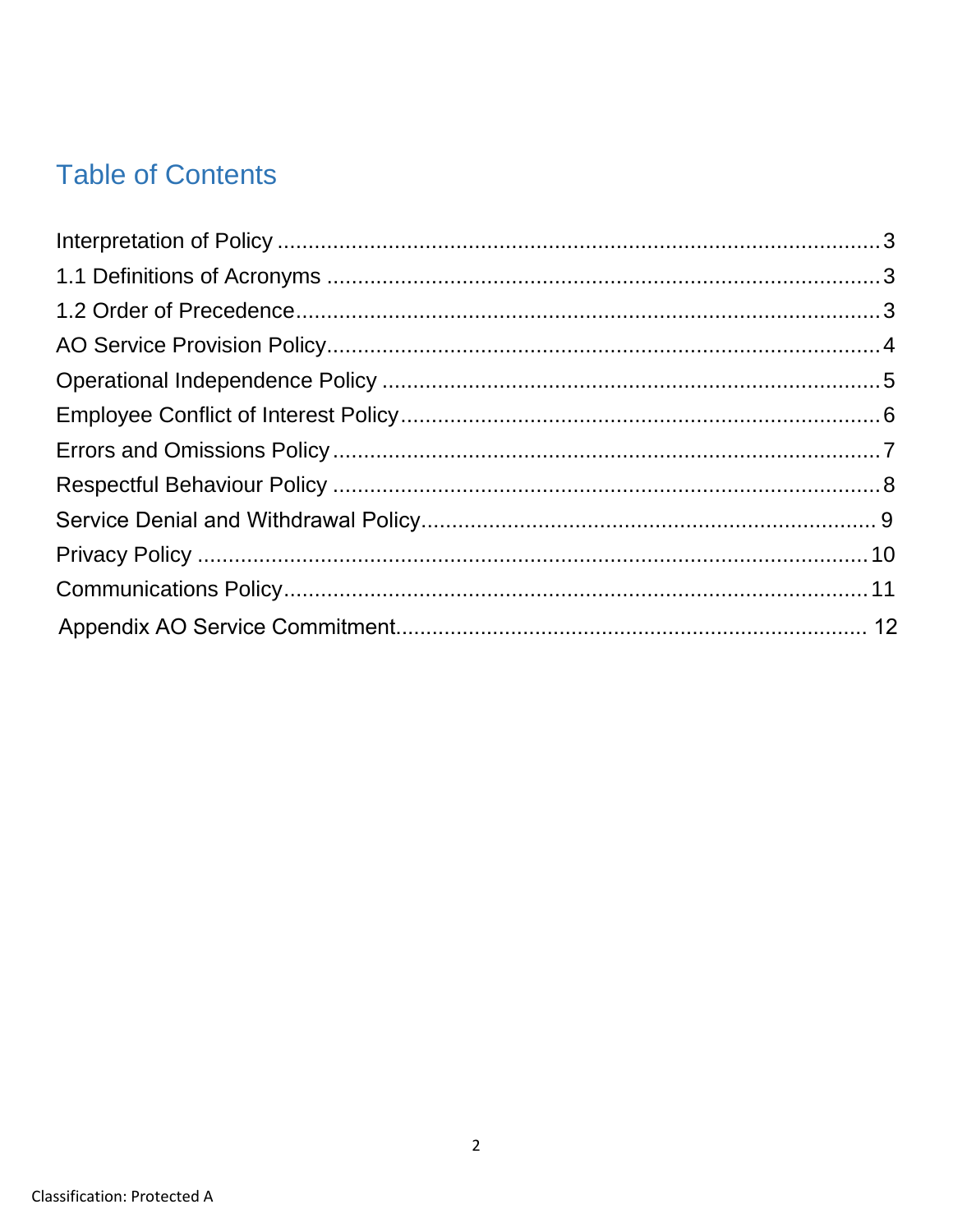### **Advisor Office Policy Manual**

This manual outlines the policies of the Advisor Office (AO), which the AO Procedure Manual accompanies to outline application in practice. This manual applies to the employees, contractors, and clients of the AO.

### <span id="page-2-0"></span>**Interpretation of Policy**

### <span id="page-2-1"></span>**1.1 Definitions of Acronyms**

- **"AC"** is the Appeals Commission for Alberta Workers' Compensation.
- **"AO"** is the Advisor Office for Alberta Workers' Compensation.
- **"APS"** is the Alberta Public Service.
- **"EAB"** is the Employer Advisor Branch within the AO.
- **"WAB"** is the Worker Advisor Branch within the AO.
- **"WCB"** is Workers' Compensation Board.

#### <span id="page-2-2"></span>**1.2 Order of Precedence**

AO policies apply to AO operations. Where AO policies are silent on a matter, then the policies of the AC apply. When the policies of the AC are silent on a matter, then the policies applicable to the APS apply. In all cases, these documents are interpreted in light of the laws of Canada and Alberta.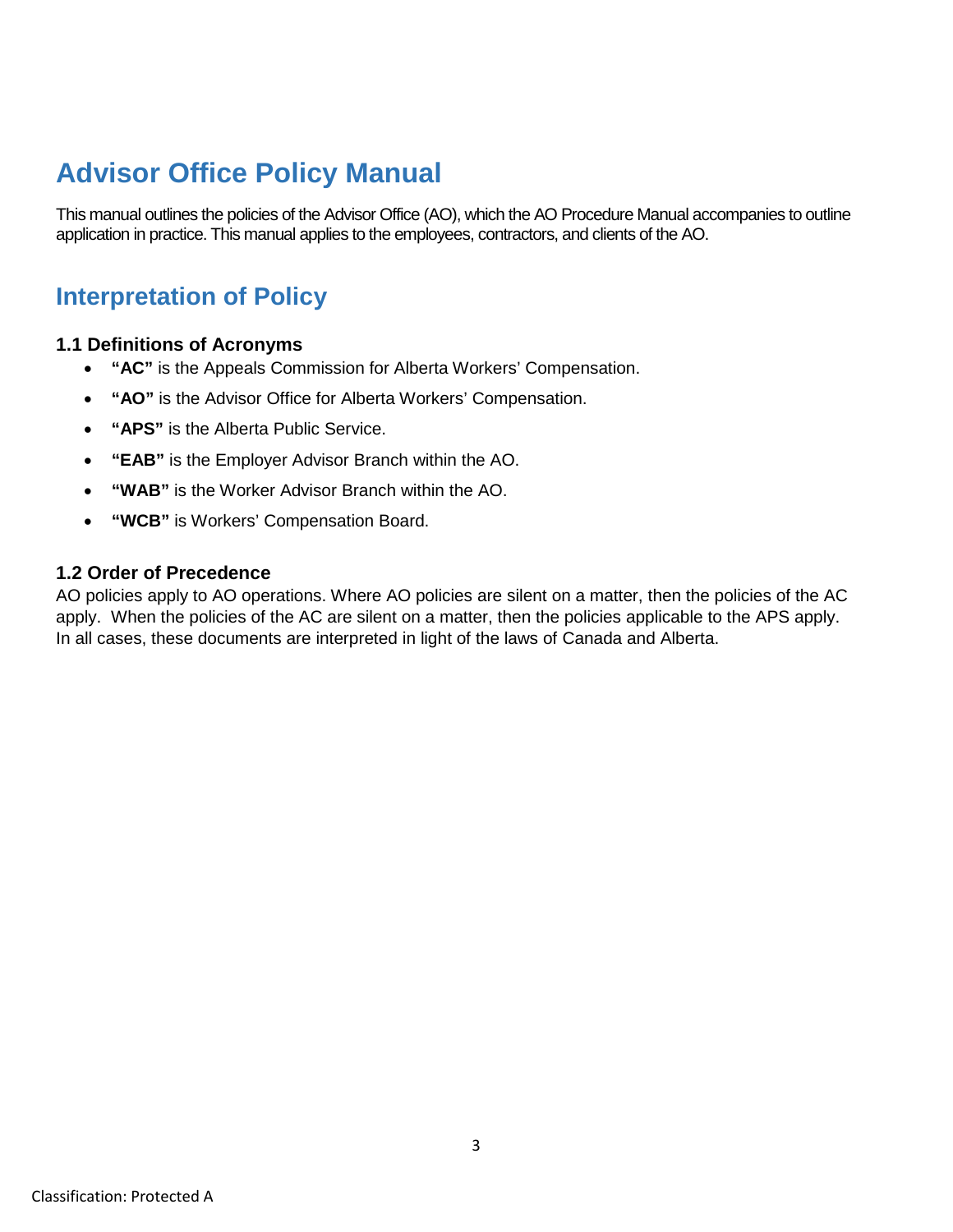# <span id="page-3-0"></span>**AO Service Provision Policy**

### **Purpose**

The AO Service Provision Policy sets out what services clients can expect from the AO. These standards supplement the AO's governing legislation, policies, and procedures, and those prevail if there is a conflict.

The public-facing "AO Service Commitment" document sets out the work and expectations of the AO, as well as the expectations that the AO has of its clients. The AO Service Commitment forms an appendix to this document.

### **Policy**

The AO will provide fair, transparent, and consistent appeal advisory and representation services for clients wanting to appeal WCB decisions. The AO uses its human and financial resources to provide the greatest benefits to the greatest number of clients. The AO Executive Director may intervene in proceedings that impact the authority or practices of the AO.

#### **AO Services**

An AO Advisor will identify appealable issues and provide advice, advocacy and representation services to clients.

This can include the following services:

- Providing general advice about a WCB claim
- Attempting to resolve issues with the WCB Customer Service Department
- Filing appeals, making submissions, and attending internal reviews at the WCB's Dispute Resolution & Decision Review Body (DRDRB)
- Filing appeals, making submissions, and attending hearings at the AC

An Advisor may also provide these additional services:

- If a time limitation is missed, an Advisor may assist the client with submitting an application to extend the deadline of a time limitation to the WCB or the AC.
- If a file is lacking evidence, an Advisor may undertake the collection of information on behalf of the client.
- An Advisor may also review the client's other claims to determine if there are any missed entitlements.
- Advisors may make educational presentations to the worker and the employer groups.

If an Advisor is unable to identify an issue for appeal or review, the Advisor may refer the client to alternate bodies for assistance such as the WCB's Fair Process Review Centre, the Alberta Ombudsman, or Employment Standards, depending on the issue.

In certain cases, the AO may withdraw services in accordance with the Service Withdrawal Policy.

#### **See Appendix: AO Service Commitment**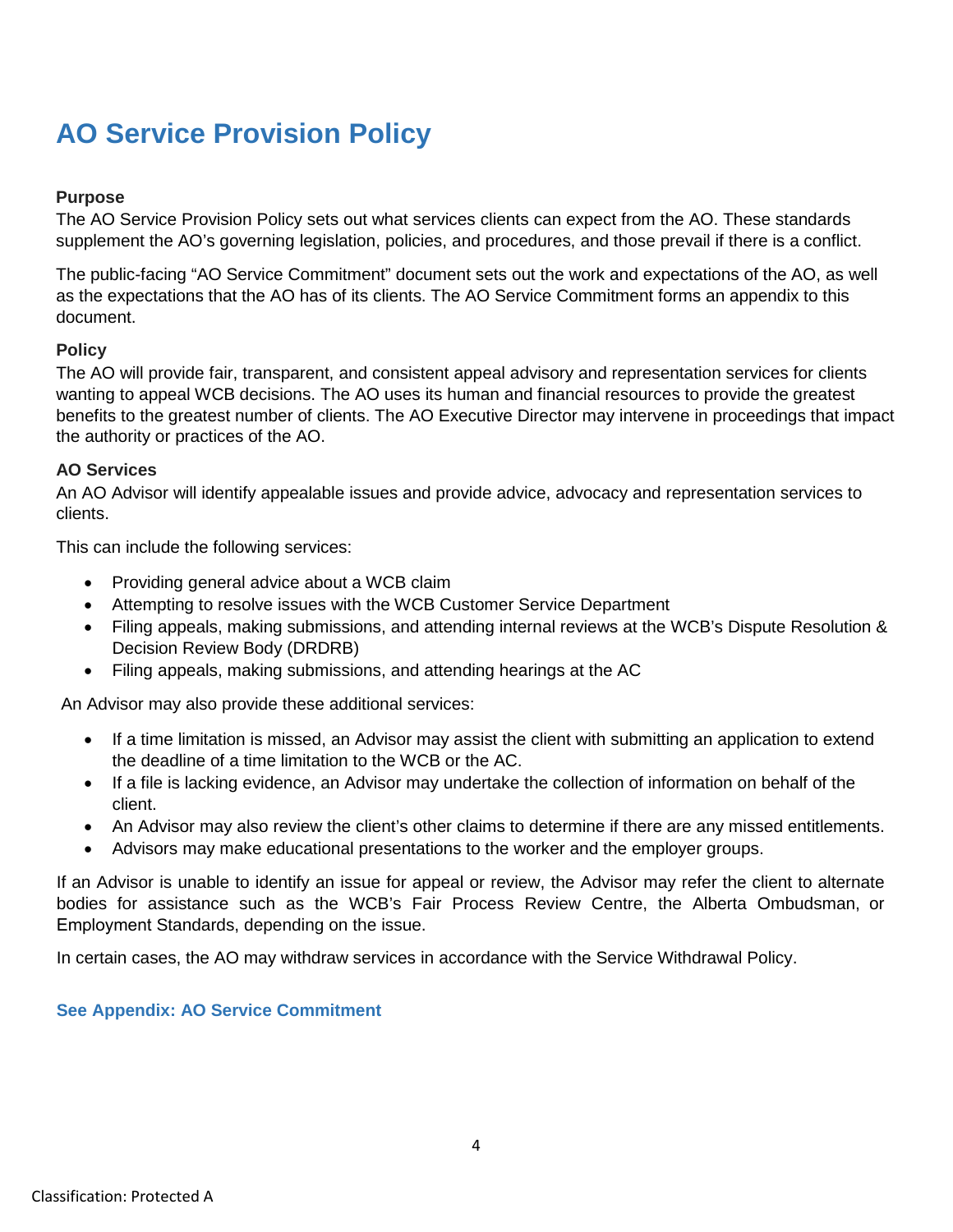# <span id="page-4-0"></span>**Operational Independence Policy**

### **Purpose**

The AO represents clients - workers and employers - with appeals before WCB and the AC. The AO is independent from WCB. While the AO is an independent program that formally reports to the AC, the AO's operations are independent from the AC. The AO's WAB and EAB represent clients independently from each other. A WAB representative and EAB representative may provide representation to opposing parties on the same appeal, and therefore the careful management of these different relationships is paramount for the AO.

#### **Policy**

The AO works to minimize conflicts of interest (real and perceived), with respect to the AO's organizational structure.

#### **WAB and EAB Independence**

Worker and employer matters are kept separate and apart at the AO. The AO may represent opposing parties on the same file. Staff of the WAB and the EAB will not discuss the client file with each other, except to acknowledge their involvement. Should WAB and EAB services be representing opposing clients on the same claim (i.e. injured worker, and the client's employer respectively), the two branches will notify the client that their counterpart Branch is active on the file.

Advisors work exclusively for either the EAB or WAB (i.e. Worker Advisors exclusively handle WAB files, whereas Employer Advisors exclusively handle EAB files).

AO staff only communicate about their files to other members of their branch for operational purposes. EAB and WAB use separate case management systems and electronic folders, which are only accessible to their respective branch members. AO administrative support staff may provide service to both branches; however, they are required not to discuss claim details and to maintain confidentiality in the course of their work.

The AO may deny or withdraw services from a client in cases where the conflict of interest cannot reasonably be managed without prejudicing a party to the appeal matter. The reasons for a withdrawal decision will be communicated to clients in writing.

#### **AO Independence from AC and WCB**

The AO maintains independence from the AC and WCB on specific client files, including not communicating file facts and strategy with other organizations. AO employees must adhere to a strict confidentiality agreement, as well as the Code of Conduct, and annually complete training on managing client information

This policy is interpreted according to the A*[C Governance and Independence Framework](https://www.appealscommission.ab.ca/Website%20Documents/Governance%20and%20Independence%20Framework.pdf)*, as updated from time to time.

#### **AO Leadership Involvement**

- When a conflict of interest arises the AO's General Counsel provides legal information on matters to AO employees and management, but shall not provide legal and related strategic advice to an Advisor.
- The AO's Executive Director, Case Assistants, and Quality and Training Officer, among other staff, may assist in managing information or provide services to both the EAB and WAB. These individuals, as with Advisors, also adhere to strict confidentiality expectations, as well as the Code of Conduct and complete annual training on managing client information in operational matters.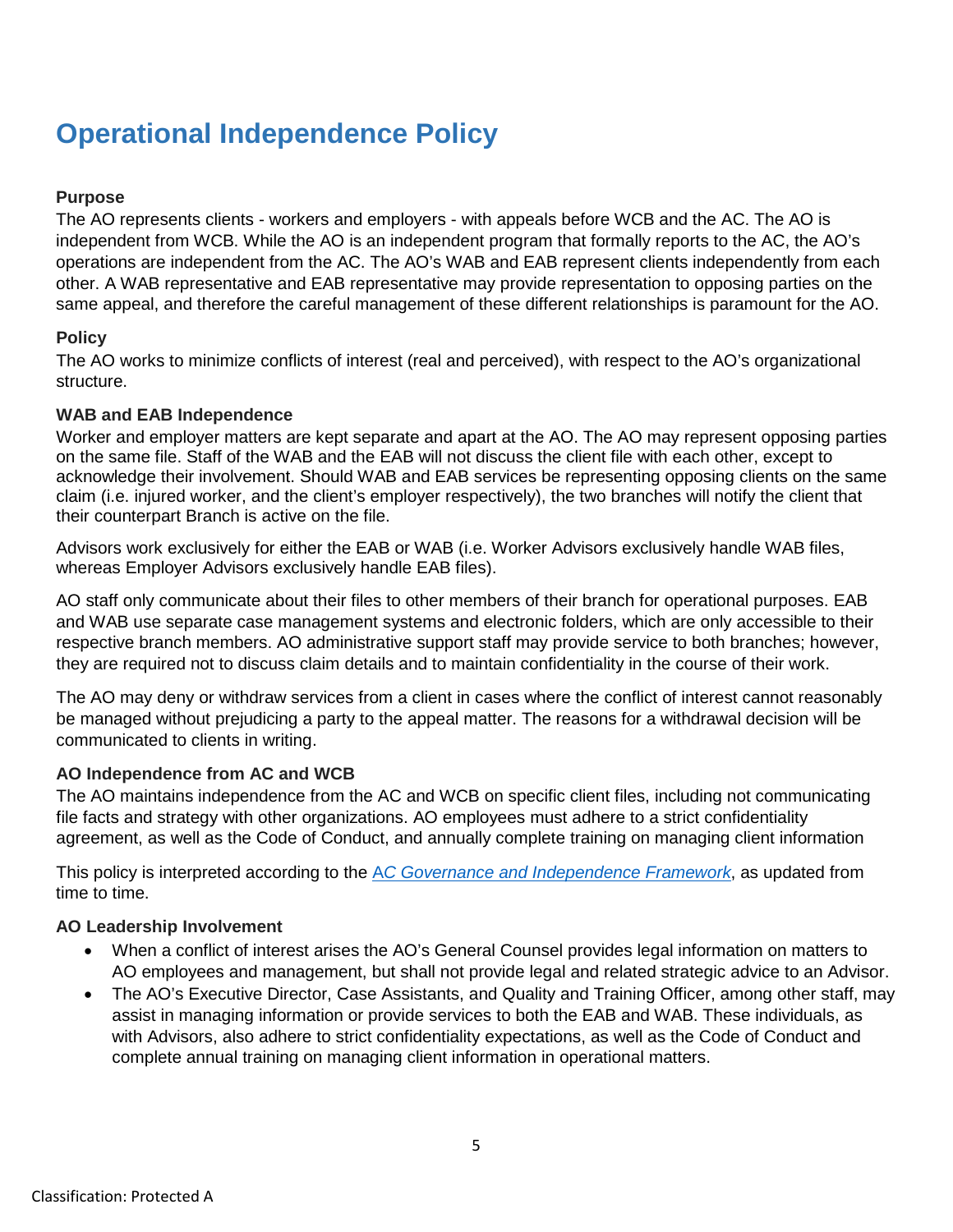# <span id="page-5-0"></span>**Employee Conflict of Interest Policy**

### **Purpose**

The purpose of this Policy is to help AO employees and contractors recognize and avoid conflicts of interest. Managing real and perceived conflicts of interest is central to advising clients - both workers and employers who may be opposing parties on the same appeal issue. This Policy enables our clients and stakeholders to hold the AO to account.

### **Definition**

- 1. **"Conflict of interest"** refers to a situation that has the potential to undermine the impartiality of an AO employee or contractor when two or more interests come into conflict. Interests will conflict if they cause or are likely to cause:
	- i. An AO employee or contractor to be biased; or
	- ii. An AO employee or contractor to favor another party's interest over that of a client.

### **Policy**

AO employees must work to minimize real or perceived conflicts of interest.

### **Competing Client Interests**

• Representing two or more clients whose interests are in opposition, is a conflict of interest. Care should be taken if clients are engaged in legal proceedings against one another outside of their workers' compensation claims, especially if the facts overlap on claims. This could include third party actions.

#### **Relationship with Employer**

• AO employees or contractors should not accept a case file when they have a relationship with a party that may conflict with their loyalty or duty to the AO by virtue of the client. For example, AO employees or contractors should not take on matters in which they or family members have a financial interest or business dealings.

### **Personal or Business Relationship with Client**

AO staff and managers should avoid serving clients with whom they have close personal and business relationships outside of their work with the AO. However, such a relationship do not automatically constitute a conflict of interest. Failing to disclose such relationships may leave AO employees or contractors open to accusations of providing an improper advantage to the client. Similarly, the interests of the client and an AO employee may be misdirected when a prior personal or business relationship exists between the AO employee and external party.

The AO may deny or withdraw services from a client in cases where the AO cannot reasonably manage a conflict of interest without prejudicing a party to on an appeal matter. The reasons for such a decision will be communicated to the client in writing.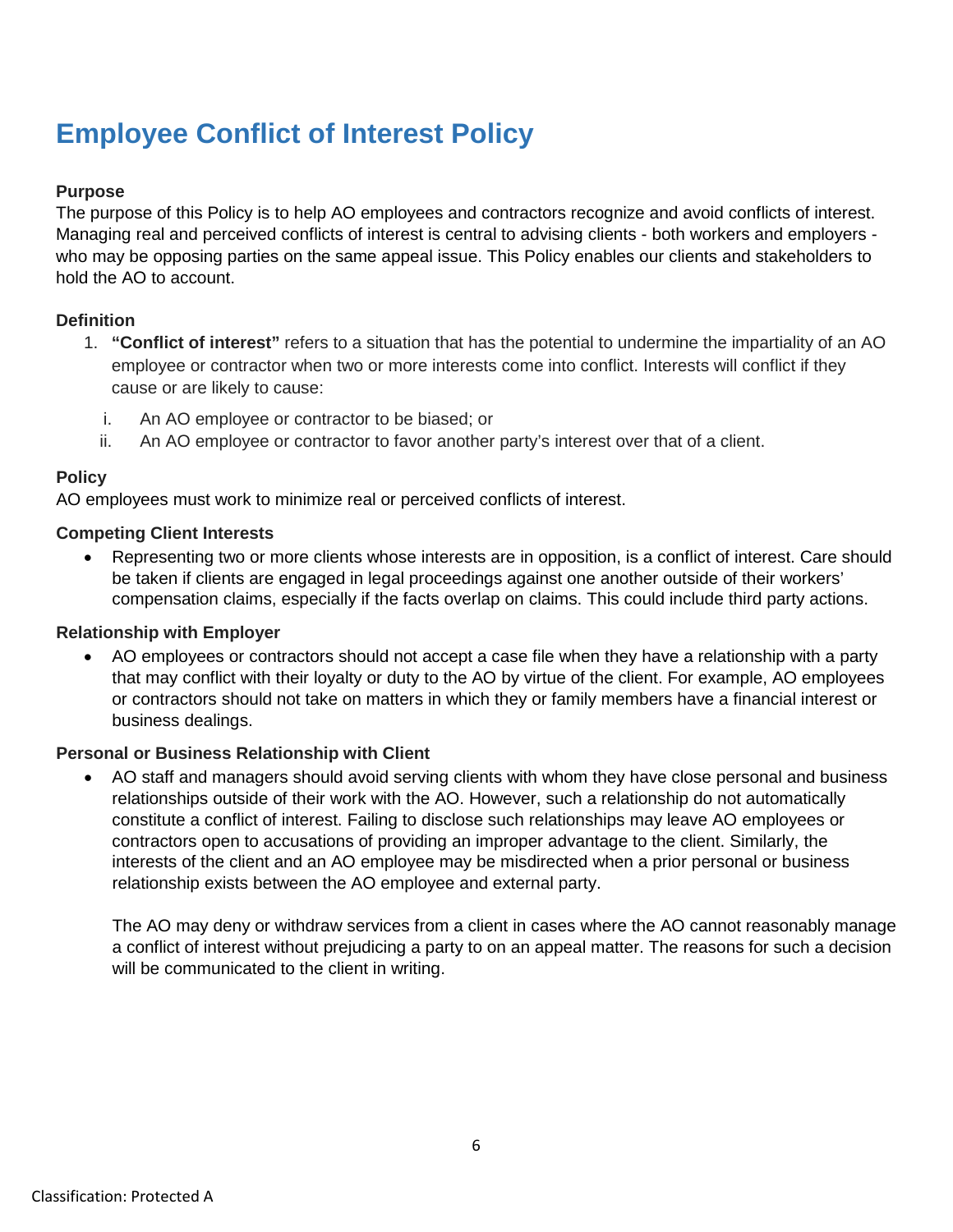### <span id="page-6-0"></span>**Errors and Omissions Policy**

### **Purpose**

AO advisors may make an error or omission in their work that could potentially cause harm to a client's appeal. This error or omission may be considered negligence. Section 13.1(9) of the *Workers' Compensation Act* generally protects AO employees from liability that arises in their work. Furthermore, the Government of Alberta Risk Management and Insurance Program generally covers the negligence of APS employees that arises in the course of their employment (despite acting in good faith). Quality assurance tools help prevent liability that the AO may face as a result of a staff member's error or omission.

#### **Policy**

If an AO employee or contractor commits an error or omission, it may create a conflict of interest with the client. The conflict arises when, as a result of an employee error, the likelihood of a complaint develops. In such a situation, it is also possible for the AO employee or contractor's judgment to be clouded and therefore difficult to remain objective in the situation.

AO employees must comply with quality assurance guidelines in their work.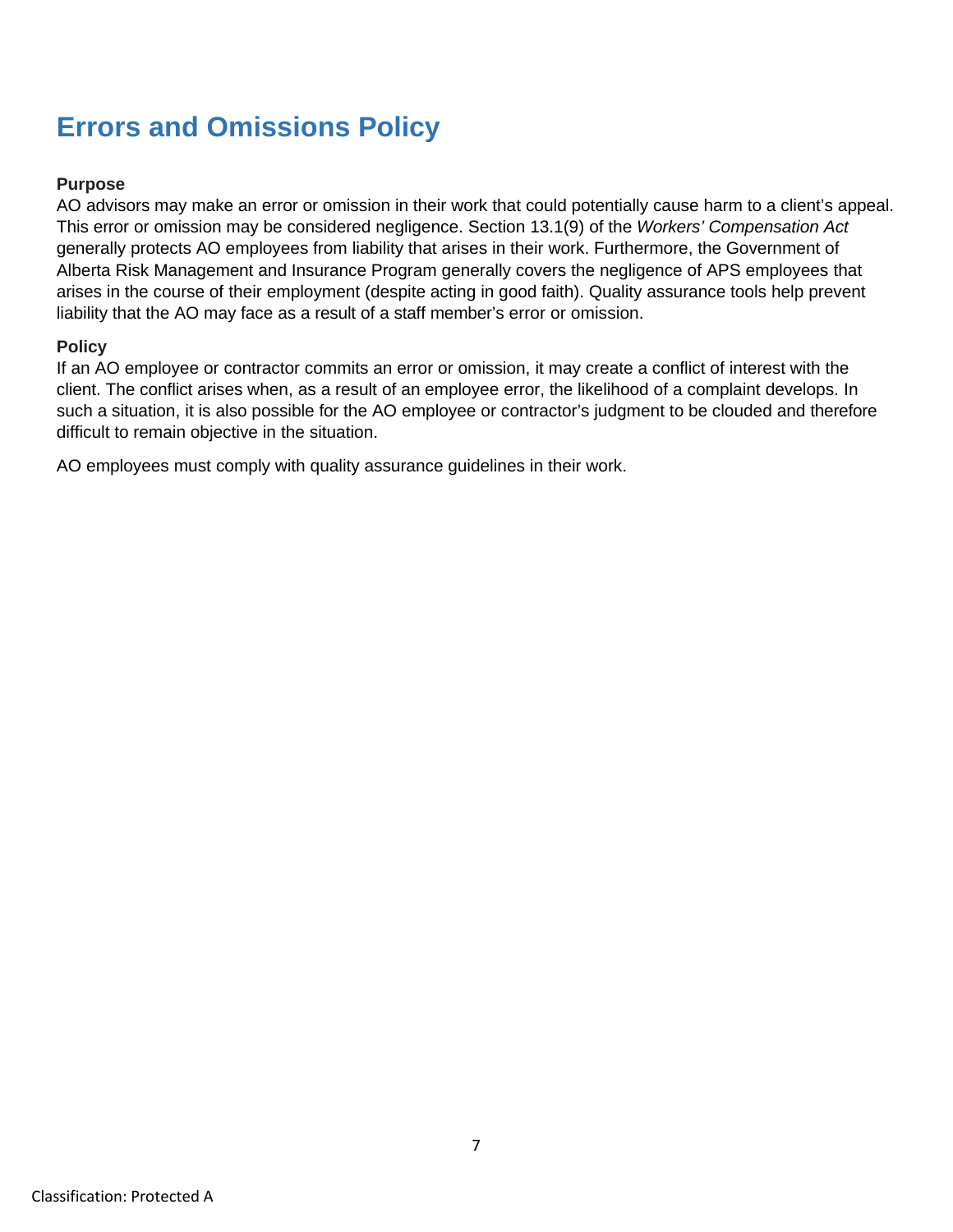# <span id="page-7-0"></span>**Respectful Behaviour Policy**

### **Purpose**

The AO must ensure the safety and well-being of its employees by providing a workplace in which staff may work free from disrespect and harassment at work. AO employees are not expected to tolerate disrespectful or abusive behaviours on the part of clients, contractors or external colleagues.

### **Definition**

• **"Disrespectful or Abusive Behaviour"** includes but is not limited to, language or actions that would reasonably be viewed as aggressive, threatening, intimidating, insulting, degrading, racist, sexist, hateful, obscene or violent, or which could reasonably be expected to cause fear, distress, or anxiety in the person who is the target of the behaviour.

### **Policy**

The general requirement is that all interpersonal behaviour is respectful and abides by legislation, regulations, and policies. This policy is applicable to AO employees, clients, contractors or external colleagues encountered in the course of work.

AO employees must report disrespectful or abusive behaviour in accordance with the relevant procedures.

In accordance with the policies of the AO, the AO may deny or withdraw service to workers or employers who exhibit disrespectful or abusive behaviour.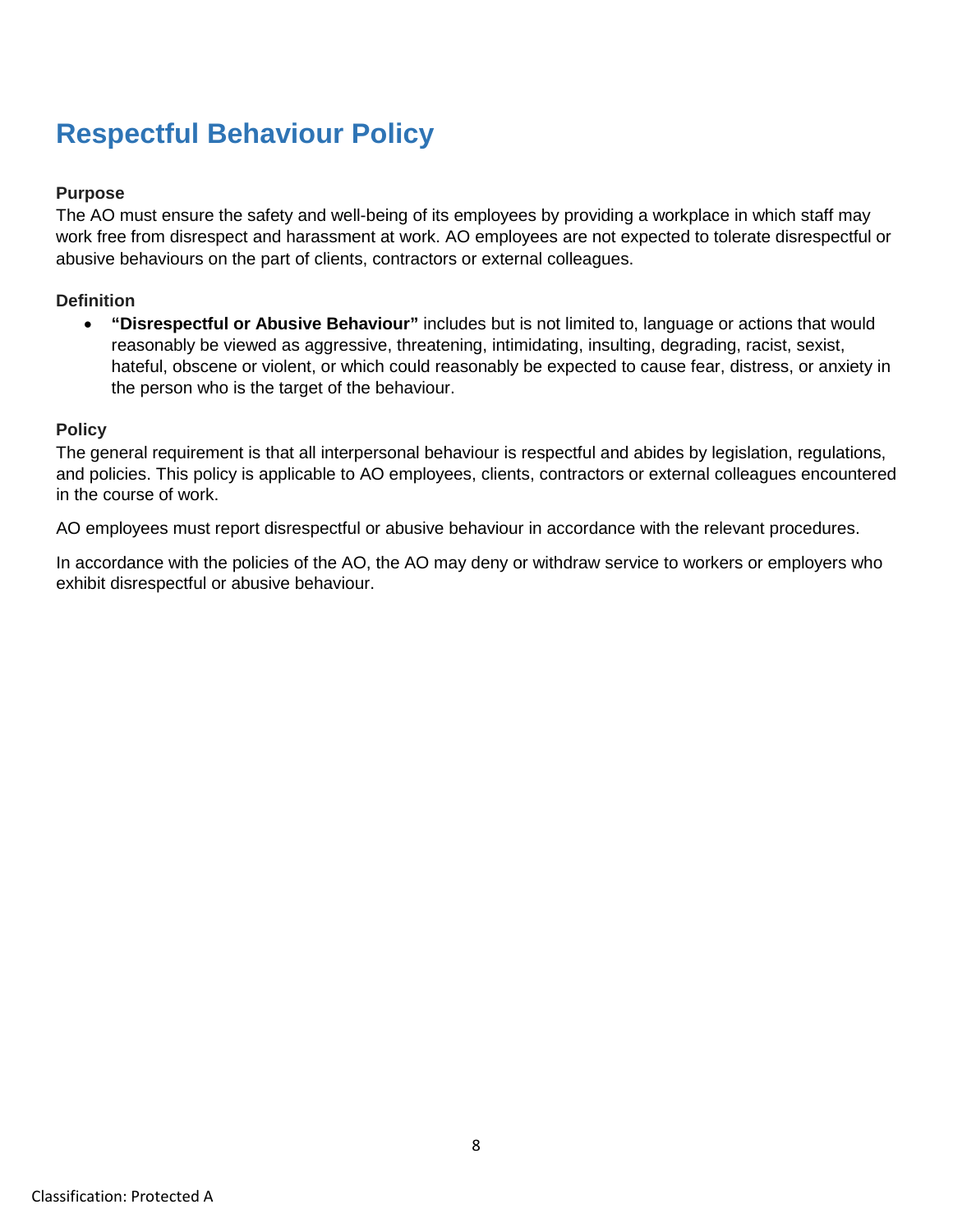# <span id="page-8-0"></span>**Service Denial and Withdrawal Policy**

### **Purpose**

This policy outlines the reasons a client - a worker, their dependants, or an employer - may be denied services, or have services withdrawn by the AO.

### **Definitions**

- **"Disrespectful or Abusive behaviour"** includes but is not limited to, language or actions that would reasonably be viewed as aggressive, threatening, intimidating, insulting, degrading, racist, sexist, hateful, obscene or violent, or reasonably be expected to cause fear, distress, or anxiety for the targeted person.
- **"AO Client"** is defined as either a "worker" or "employer" under the Alberta *Workers' Compensation Act*, and includes the estate of a deceased worker.
- **"Conflict of Interest"** is when the AO finds a real or perceived conflict of interest that would prevent the branch from representing the client objectively.
- **"Inconsistent Purpose"** is when a client requests assistance with:
	- o disentitlement of their own or another's workers' compensation claim benefits under Section 21(3) of the Act; or
	- o waiving or foregoing benefits under Section 140 of the Act.

### **Services the AO Will Not Provide**

The AO does *not* advise, represent, or otherwise support clients with:

- o lawsuits or other non-WCB or non-AC proceedings;
- o service complaints regarding the WCB or AC;
- o appeals of administrative WCB decisions;
- o statutory appeals or judicial reviews;
- o actions already before the courts;
- o furtherance of illegal conduct;
- o fairness complaints to the Alberta Ombudsman, Office of the Information and Privacy Commissioner, WCB Fair Process Review Centre, or other similar oversight bodies.

#### **Situations in Which Services May be Denied or Withdrawn**

- o engaging in conduct contrary to the AO Service Commitment;
- o not fitting the definition of an AO client;
- $\circ$  client wants the AO to provide services that are out of scope, as set out by the AO's mandate and this policy;
- o client already has (or is obtaining) a formal representative ( 'dual-representation');
- o disrespectful or abusive behaviour by a client;
- o vexatious behaviour by a client ('abuse of process');
- o having a conflict of interest or an inconsistent purpose with the AO's mandate; or
- o lacking appealable issue(s) with WCB or to the AC, including being premature, or past time limits including extensions.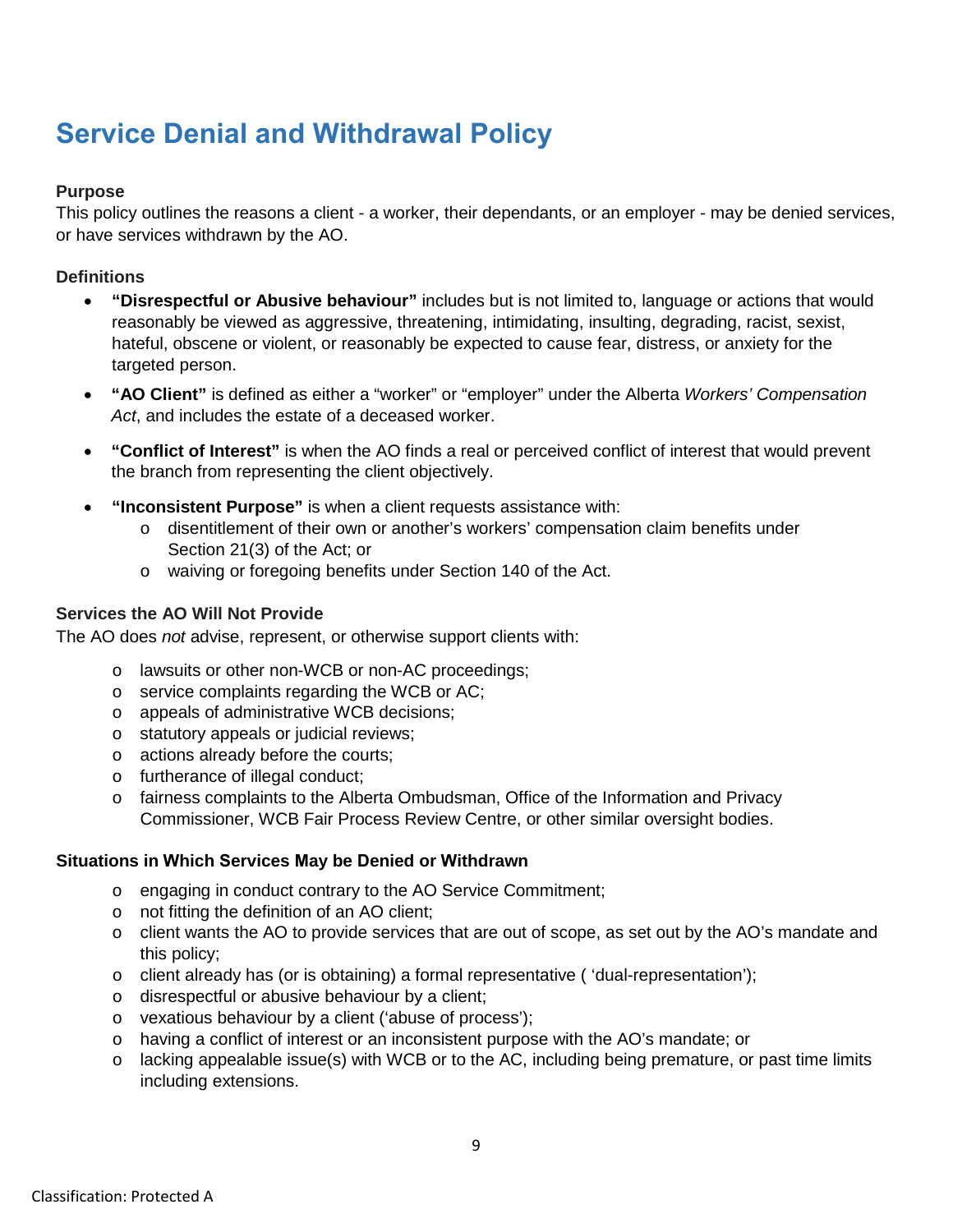# <span id="page-9-0"></span>**Privacy Policy**

### **Purpose**

This policy supplements the AC's privacy policy, and reflects the AO's unique operational structure. The preservation of client privacy is paramount for confidence in AO services. WCB provides the AO with access to client's claims to enable advisors to prepare client appeals.

### **Policy**

AO staff shall only access client's claim files when it is necessary to carry out the purposes of their role in the AO including training.

AO staff shall not share privileged and confidential legal opinions and related strategic advice with nonemployees of the AO, including clients, and representatives of the AC or WCB. AO staff shall not store or reproduce privileged and confidential legal opinions and related strategic advice in eCO that were prepared for the Advisor Office or another agent of Her Majesty the Queen in Right of Alberta.

AO staff shall note when they access WCB files in error**.**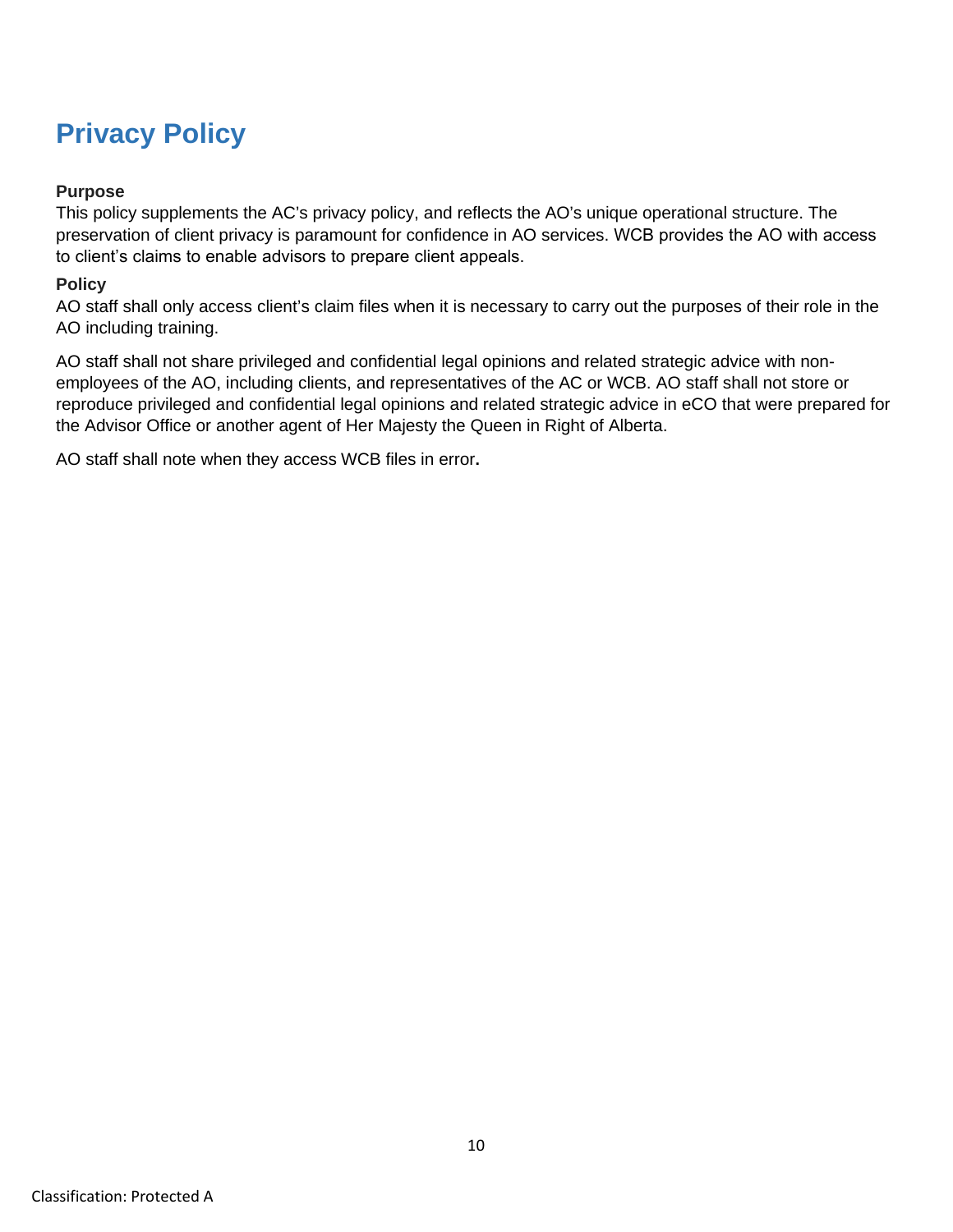# <span id="page-10-0"></span>**Communications Policy**

### **Purpose**

This Policy provides guidance in communicating with AO employees and contractors, system partners, stakeholders and clients. The AO will provide clear, coordinated and appropriate information for exercising its mandate.

### **Policy**

Communications include the AO website, information sheets, service request forms, letters, phone discussions, and similar media of communication regarding the AO. The AO must present a unified brand and message to its employees, clients, and stakeholders, while using its resources efficiently.

Only the AO Executive Director may authorize individuals to engage in any communication, including advertising, social media, or education, among others, on behalf of the AO.

### **To apply this policy in the AO's operations:**

- The Executive Director will direct internal and external communications priorities, activities, and standards.
- Information is presented in a clear, coordinated, accurate and relevant manner that conforms to relevant laws and regulations.
- Communication channels will incorporate the *AO Visual Identity Guidelines*.
- Communication will be timely, courteous, fair, cost-effective, and support the privacy, safety, and efficiency needs of staff, clients and stakeholders.
- As required by the *Elections Act*, communications activity may need to be restricted during election and by-election periods as determined by the Executive Director.